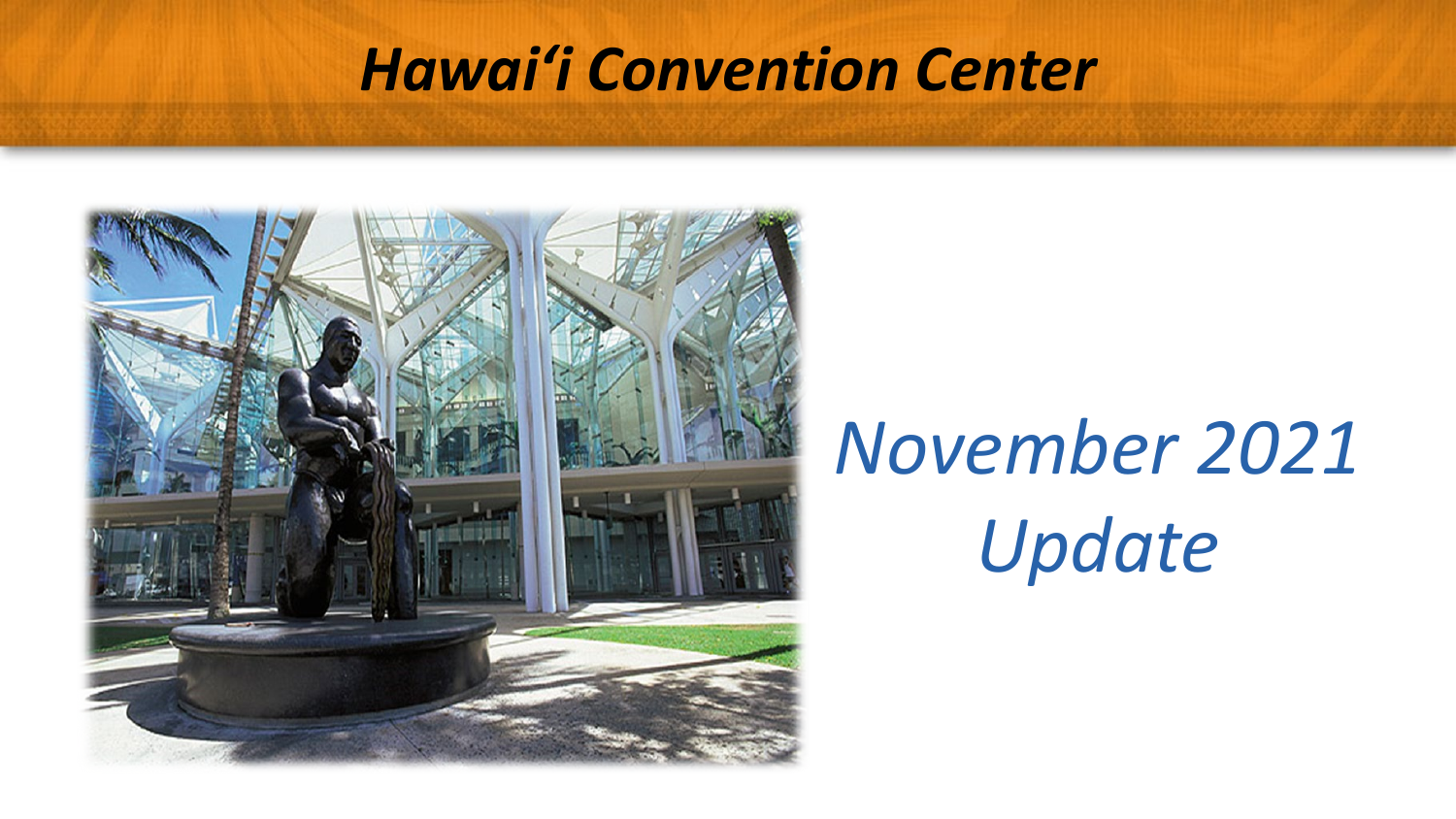#### **Current Restrictions: Indoor/Outdoor Seated and Interactive Events**

**Safe Oahu Response Plan** 

#### **Reopening**

#### of Events



| <b>Event Type</b><br><b>Status</b>                   | <b>Number of</b><br><b>People</b>                                                                                                                         | Food &<br><b>Beverage</b>        | <b>Mitigation</b><br><b>Plan</b> | <b>Vaccination</b><br><b>Requirements</b>                                  | <b>Masking &amp;</b><br><b>Spacing</b>            |
|------------------------------------------------------|-----------------------------------------------------------------------------------------------------------------------------------------------------------|----------------------------------|----------------------------------|----------------------------------------------------------------------------|---------------------------------------------------|
| <b>Outdoor Seated</b><br>Entertainment               | 50% capacity, maximum<br>of 1000 attendees<br>Starting Nov 3 - No<br>capacity or attendee limit                                                           | <b>Water only</b>                | <b>Required</b>                  | 100% of attendees must be<br>vaccinated. No testing<br>exemptions allowed. | Masks required.<br><b>Mingling</b><br>prohibited. |
| <b>Indoor Seated</b><br>Entertainment                | 50% capacity, maximum<br>of 500 attendees<br>Starting Nov 3 - No<br>capacity or attendee limit                                                            | <b>Water only</b>                | Required                         | 100% of attendees must be<br>vaccinated. No testing<br>exemptions allowed. | Masks required.<br><b>Mingling</b><br>prohibited. |
| <b>Outdoor Interactive</b><br>Event                  | 50% capacity, maximum of<br>150 people (guest & vendors)<br>Starting Nov 3 - Attendee<br>limit increases to 500<br>Starting Nov 24 - No capacity<br>limit | Food $\&$<br>beverage<br>allowed | <b>Required</b>                  | 100% of attendees must be<br>vaccinated. No testing<br>exemptions allowed. | Masks required.<br>Mingling allowed.              |
| Indoor Interactive<br>Event<br>Beginning Nov 3, 2021 | Starting Nov 3 - 50%<br>capacity, maximum of 150<br><b>attendees</b><br>Starting Nov 24 - Attendee<br>limit increases to 300                              | Food &<br>beverage<br>allowed    | Required                         | 100% of attendees must be<br>vaccinated. No testing<br>exemptions allowed. | Masks required.<br>Mingling allowed.              |

Seated Entertainment: This includes events at sports arenas, concert venues, etc. All seating is assigned and no mingling is allowed. Interactive Event: This is a traditional event, with food and beverages, mingling, and interaction between quests.



**City and County of Honolulu** or more information, visit oneoahu.org.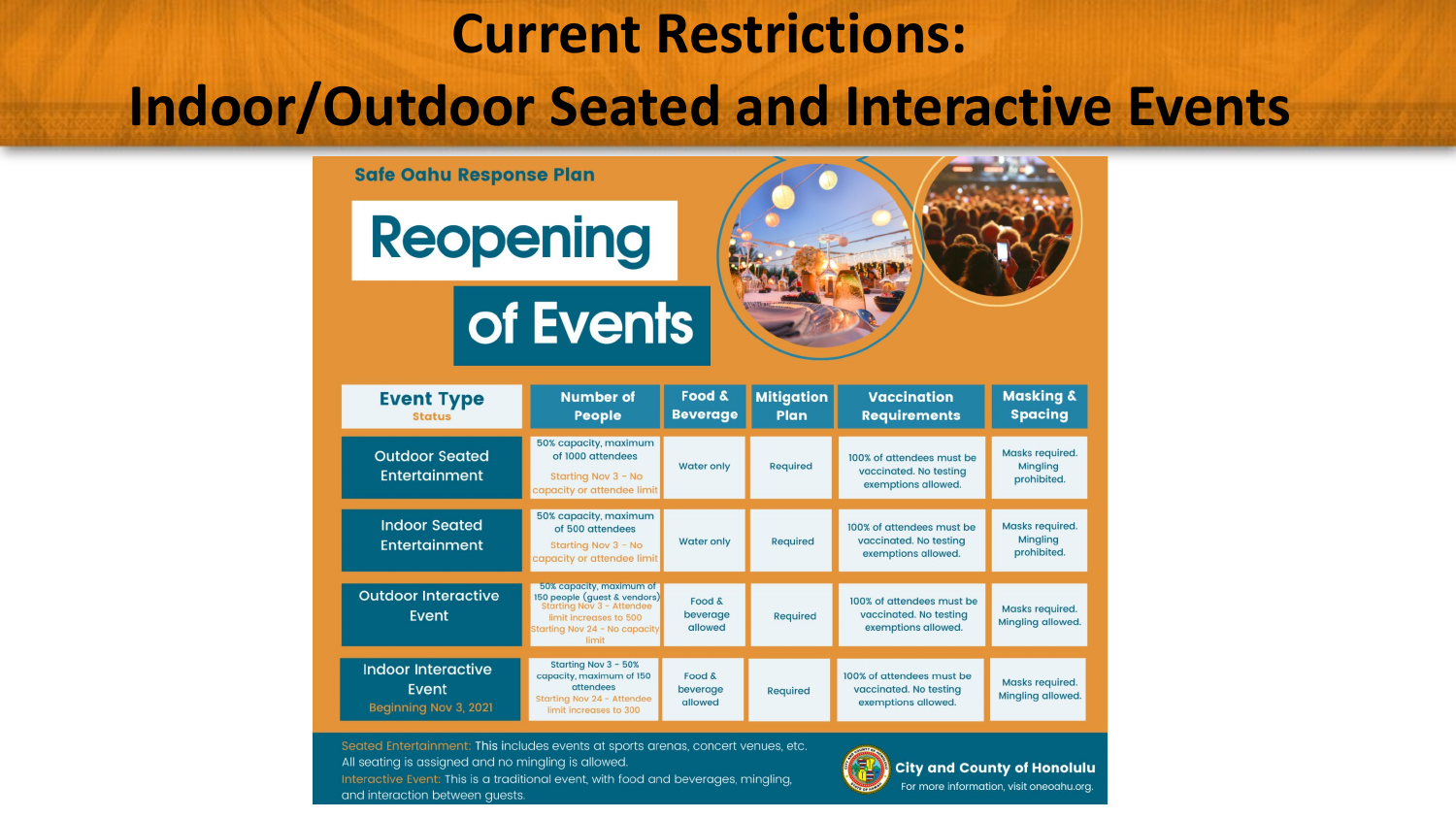#### *Hawai'i Convention Center*

- COVID-19 unknowns and challenges-variants, surges, restrictions, international market standstill
- Continue to operate in a very fluid environment due to the constant changes in restrictions and how this impacts CW and local events
- Impact to HCC in FY22, cancellations and revenue impact
	- 2 associations \$238k in lost revenue
	- 2 city-wide corporate event \$292k in lost revenue
	- 17 local events \$604k in lost revenue
- Business on the books FY22
	- 42 Definite events, including 4 city-wide events
	- 48 First Option events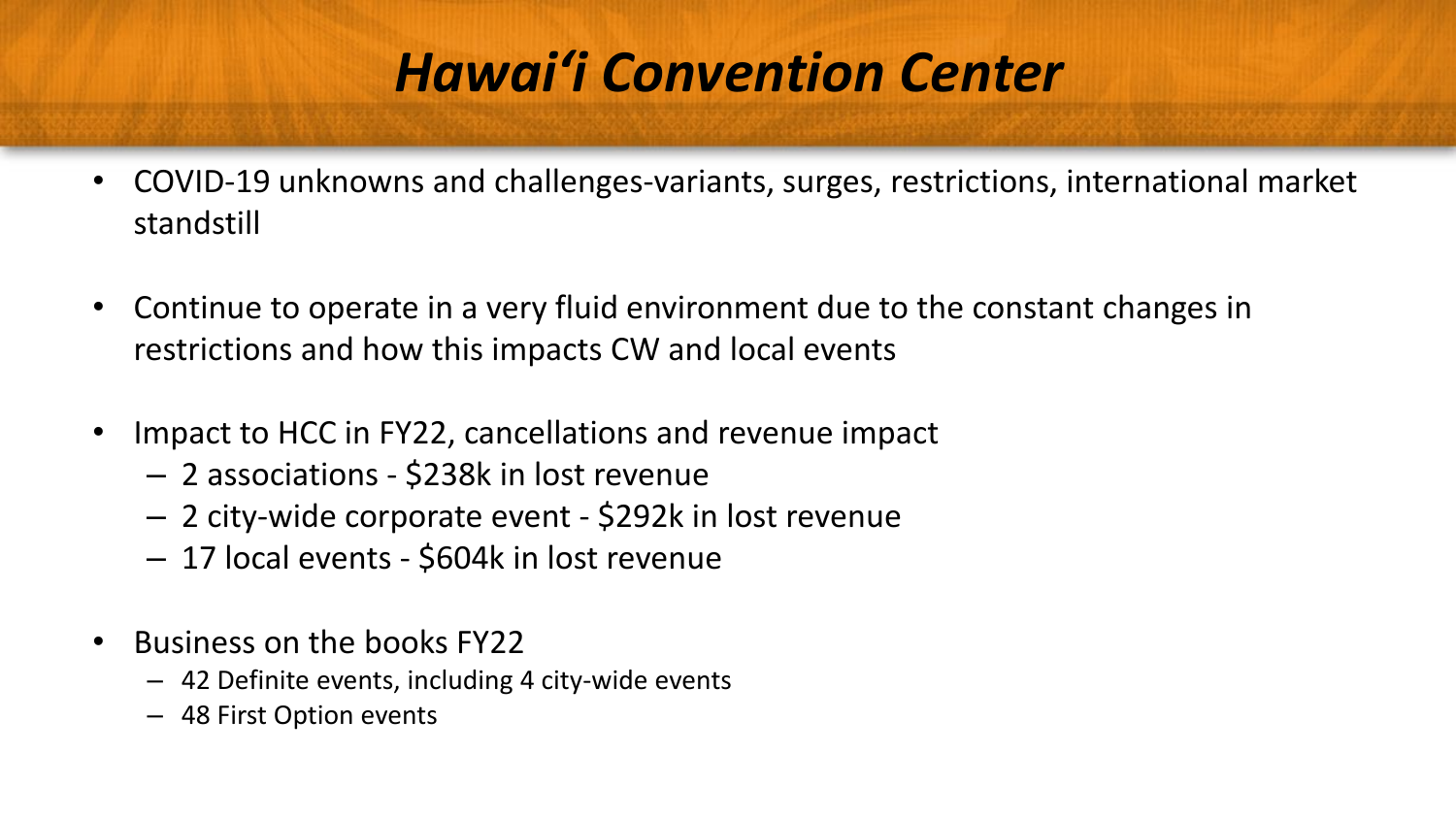### **Financial Update**

|                                  | <b>October YTD</b><br><b>Actual</b> | <b>FY 2022</b><br><b>Forecast</b> | <b>FY 2022</b><br><b>Budget</b> | <b>Variance</b> | <b>CY 2019</b><br><b>Actual</b> |
|----------------------------------|-------------------------------------|-----------------------------------|---------------------------------|-----------------|---------------------------------|
| <b>Facility Occupancy</b>        | 19%                                 | 20%                               | 20%                             | $-1\%$          | 32%                             |
| <b>Facility Number of Events</b> | 85                                  | 160                               | 100                             | 60              | 238                             |
| <b>Facility Gross Revenue</b>    | \$1,934,700                         | \$6,153,800                       | \$7,701,500                     | ( \$1,547,700)  | \$16,866,900                    |
| <b>Facility Gross Expenses</b>   | \$3,391,200                         | \$11,590,500                      | \$13,218,900                    | \$1,628,400     | \$17,649,200                    |
| <b>Facility Net Loss</b>         | ( \$1,456,500)                      | (55, 436, 700)                    | (55, 517, 400)                  | \$80,700        | (5782, 300)                     |
| <b>S&amp;M Net Expenses</b>      | ( \$148,700)                        | ( \$533,000]                      | ( \$533,000]                    | \$0             | (55, 315, 00)                   |
| <b>HCC Net Loss</b>              | (\$1,605,200)                       | (55,969,700)                      | ( \$6,050,400)                  | \$80,700        | (56,097,300)                    |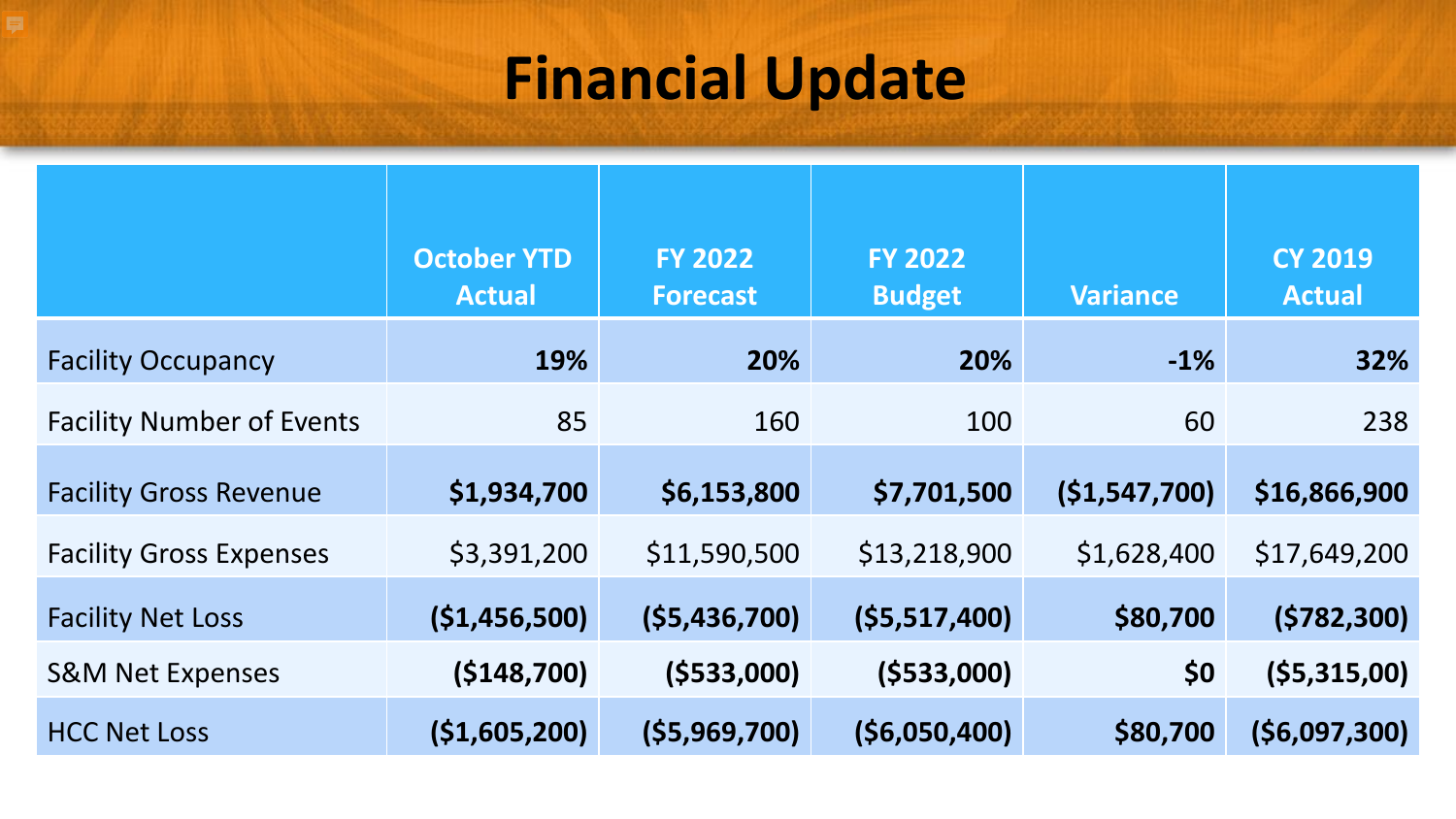### **Major Repairs & Maintenance Current and Priority Projects**

#### • *PM-CM managed projects*

- *Rooftop Terrace Deck, Planning; tba*
- *Stairwell 5 and 6 Repairs; \$325k, FY22*
- *Building Envelope Repairs – Kalakaua Kitchen Wall, 3rd fl Planters, Exterior Building Painting; \$18.7M, FY22*
- *Kitchen Hood Fire System, Control Panel Upgrade; \$1.1M, FY22*
- *Chiller Replacement; \$4.4M, FY22*
- *Ballroom Gutter and Soffit Repairs; \$10.6M, FY22*
- *Parapet Roof Repairs; \$3M, FY22*
- *Ballroom Roof Repairs; \$2M, FY22*
- *House Sound Audio System Upgrade; \$1.3M, FY22*
- *Slate Tile Repairs; \$2.2M, FY22*
- *F&B Refrigerator Replacement; \$320k, FY23*
- *Lobby Water Feature Repairs; \$1.1M, FY24*
- *Ala Wai Waterfall Repairs; \$1.1M, FY24*
- *HCC managed projects*
	- *Security Camera, NVR, Access Control; \$1.8M, target complete FY22*
	- *Trellis Renovation; \$5M, target complete FY22*
	- *Chill Water Pipe Re-insulation; \$250k, FY22*
	- *Air Wall Repairs; \$100k, FY22*
	- *Roll-up Door Replacement; \$225k, FY22*
	- *Ballroom/Meeting Rm Wallpaper Replacement; \$450k, FY22*
	- *Ice Machine Replacement; \$500k, FY22*
	- *IT Network Upgrades; \$125k, FY24*
	- *Theatre 310 and 320 Furnishing and Seating Upgrade; \$1.25M, FY25*
	- *F&B China and Equipment Upgrade; \$3.5M, FY25*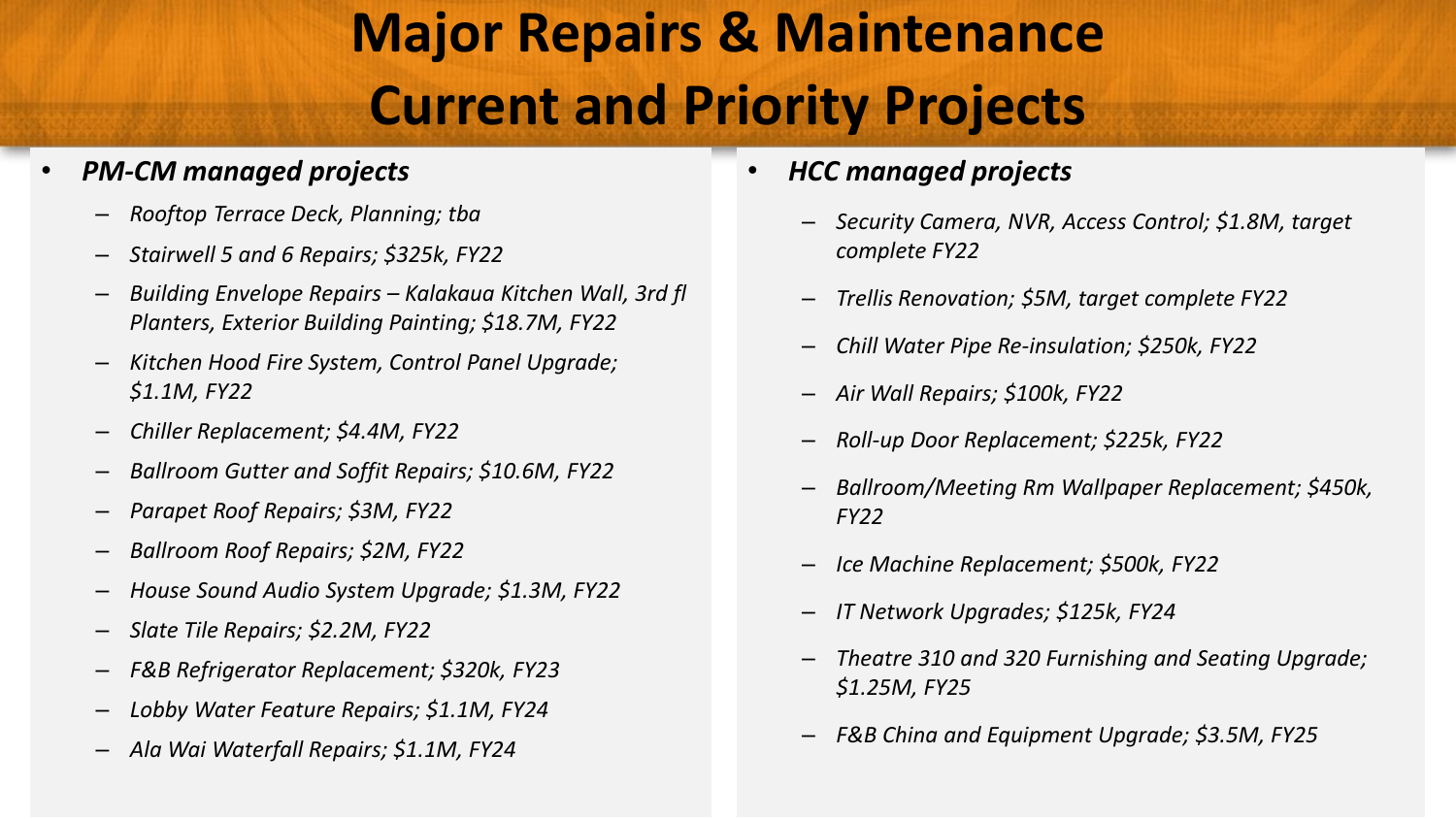### **Major Repairs & Maintenance Projects Completed**

- *ADA Lift Replacement, \$72,000*
- *Emergency Generator Repairs, \$32,000*
- *Window Repairs, Vandalism, \$177,000*
- *Banquet Table Purchase, \$85,000*